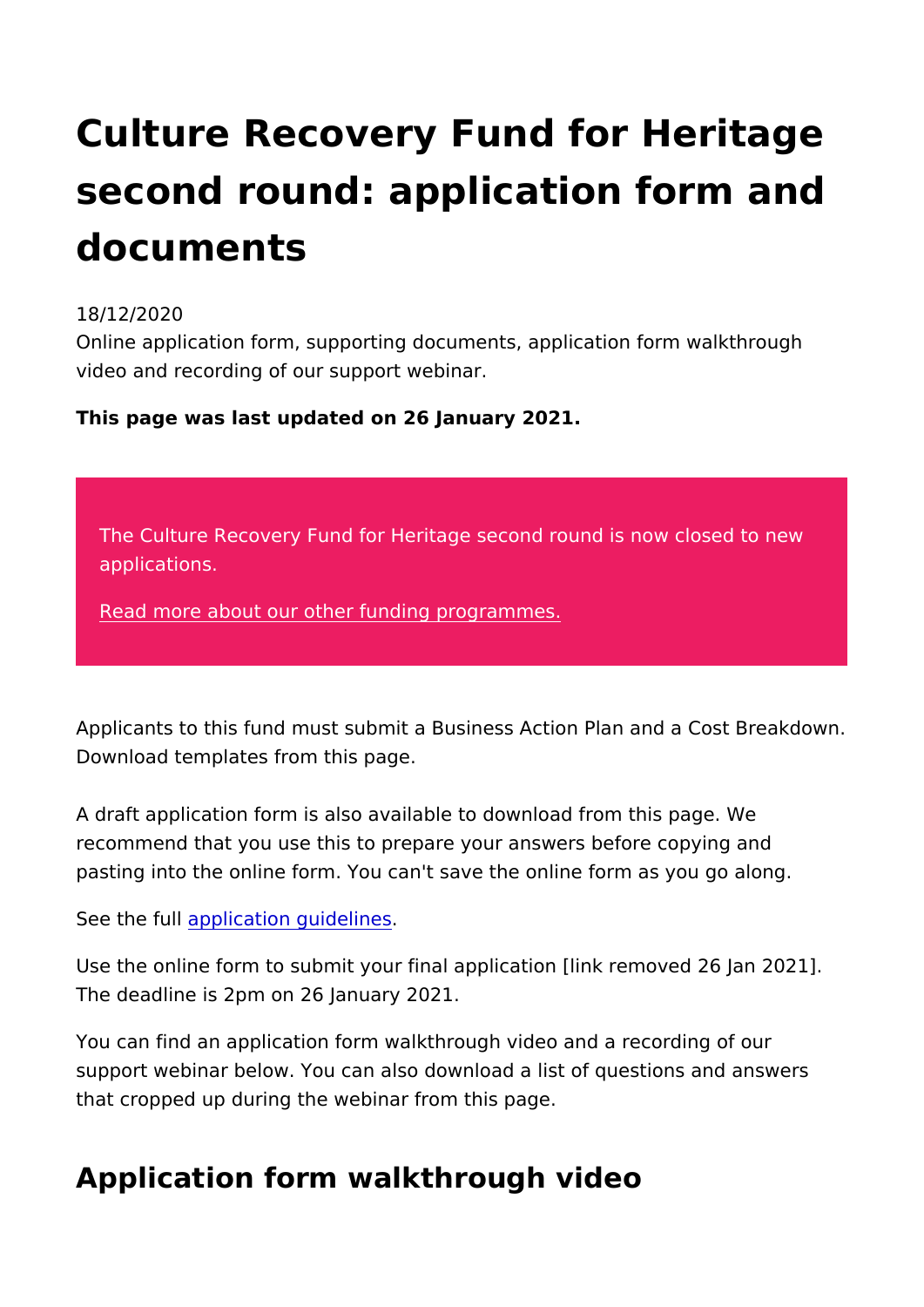Elise Turner, Programme Support Officer, takes us through how Culture Recovery Fund for Heritage second round application fo

This short video is aimed at groups who may not have applied f previously and would like to know what to expect. If you are loo information about criteria and eligibility apple assetio eagluible nce

For technical support or assistance with accessibility, please c services team either by enqualite and heritage fund our the lue kphone at 020 7591 6044.

For queries about the programme please contact [CultureRecoveryFund@heritage](mailto:CultureRecoveryFund@heritagefund.org.uk)fund.prease be aware we can't pl feedback on specific eligibility questions or proposals.

## Support webinar recording

A recording of our Culture Recovery Fund: second round public place on Thursday 14 January 2021.

Watch this below:

It includes a 25 minute presentation and a 35 minute Q&A with can also download a summary of these questions and answers f

The presentation covers:

- Overview and purpose of the fund
- Eligibility
- What you can apply for
- Top tips and common pitfalls

The speakers are: